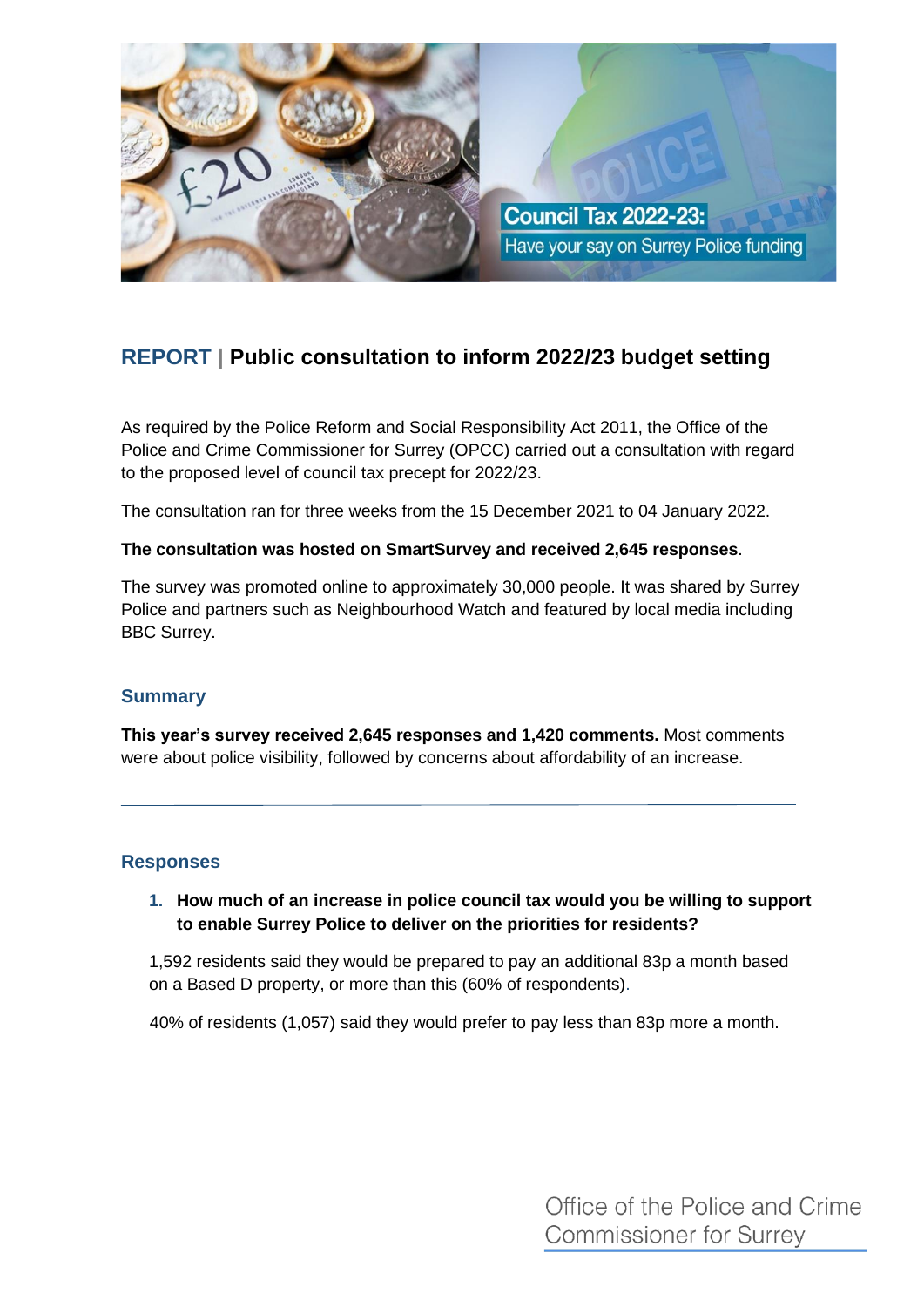

## 2. **Please provide any comments you have below:**

54% of respondents left a comment (1,420 people). Every comment was read and categorised in order to provide feedback on areas of concern.

The majority of comments were categorised as follows:

- **19% of comments were about visibility of policing** (271 residents)
- **18% of comments included support for an increase of 83p or more**, mostly in the context of police visibility (262 residents)
- **17% of comments included concerns about affordability**, both on the impact of the Covid-19 pandemic and following the previous increase to council tax (248 residents)
- **10% of comments included the advice that Surrey Police should be more efficient,** or included concerns about waste and efficiency
- **10% of comments included a preference not to pay any increase**

## **Crime concerns**

**10% of comments mentioned a specific crime (138 comments).**

The chart shows the primary crime concerns mentioned:



Office of the Police and Crime **Commissioner for Surrey** 

 $\equiv$